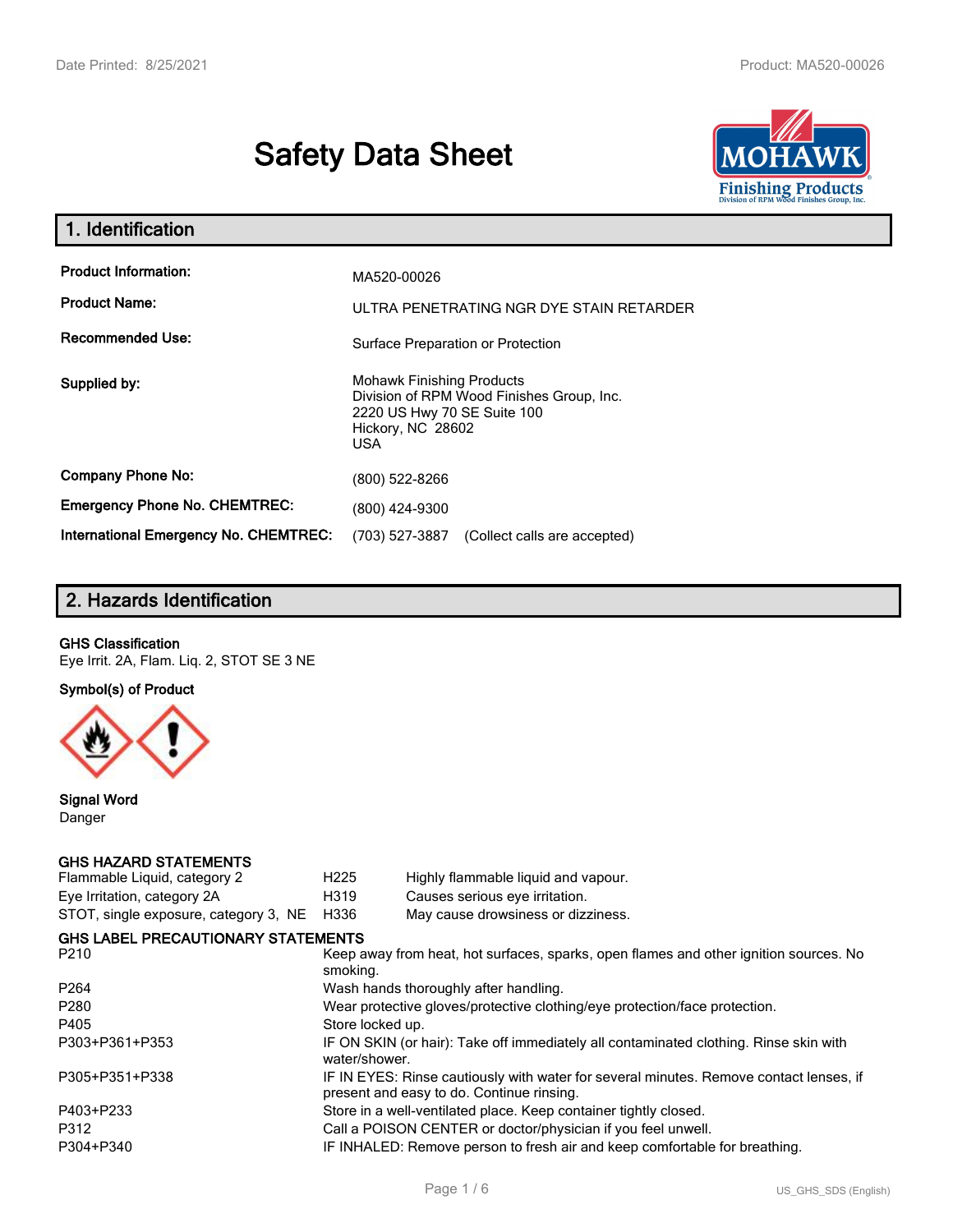| P337+P313                        | If eye irritation persists: Get medical advice/attention.      |
|----------------------------------|----------------------------------------------------------------|
| P403+P235                        | Store in a well-ventilated place. Keep cool.                   |
| GHS SDS PRECAUTIONARY STATEMENTS |                                                                |
| P <sub>240</sub>                 | Ground/bond container and receiving equipment.                 |
| P <sub>241</sub>                 | Use explosion-proof electrical/ventilating/lighting/equipment. |
| P <sub>242</sub>                 | Use only non-sparking tools.                                   |
| P <sub>243</sub>                 | Take precautionary measures against static discharge.          |

# **3. Composition/Information on ingredients**

| <b>Chemical Name</b> |  |  |
|----------------------|--|--|
|                      |  |  |

| S-No. | Wt. 9 |
|-------|-------|
| 64-1  | 40-5  |

| <b>Chemical Name</b> | CAS-No   |       | Wt. % GHS Symbols | <b>GHS Statements</b> |
|----------------------|----------|-------|-------------------|-----------------------|
| acetone              | $67-64-$ | 40-55 | GHS02-GHS07       | H225-302-319-332-336  |

The exact percentage (concentration) of ingredients is being withheld as a trade secret.

The text for GHS Hazard Statements shown above (if any) is given in the "Other information" Section.

# **4. First-aid Measures**



FIRST AID - EYE CONTACT: IF IN EYES: Rinse cautiously with water for several minutes. Remove contact lenses, if present and easy to do. Continue rinsing. If eye irritation persists: Get medical advice/attention.

FIRST AID - SKIN CONTACT: IF ON SKIN (or hair): Take off immediately all contaminated clothing. Rinse skin with water/shower.

FIRST AID - INGESTION: IF SWALLOWED: rinse mouth. Do NOT induce vomiting. IF exposed or if you feel unwell: Call a POISON CENTER or doctor/physician.

FIRST AID - INHALATION: IF INHALED: Remove person to fresh air and keep comfortable for breathing.

# **5. Fire-fighting Measures**

**SPECIAL FIREFIGHTING PROCEDURES:** Evacuate all persons from the fire area to a safe location. Move non-burning material, as feasible, to a safe location as soon as possible. Fire fighters should be protected from potential explosion hazards while extinguishing the fire. Wear self-contained breathing apparatus (SCBA) and full fire-fighting protective clothing. Thoroughly decontaminate all protective equipment after use. Containers of this material may build up pressure if exposed to heat (fire). Use water spray to cool fire-exposed containers. Use water spray to disperse vapors if a spill or leak has not ignited. DO NOT extinguish a fire resulting from the flow of flammable liquid until the flow of the liquid is effectively shut off. This precaution will help prevent the accumulation of an explosive vapor-air mixture after the initial fire is extinguished.

**FIREFIGHTING EQUIPMENT:** This is a NFPA/OSHA Class 1B or less flammable liquid. Follow NFPA30, Chapter 16 for fire protection and fire suppression. Use a dry chemical, carbon dioxide, or similar ABC fire extinguisher for incipeint fires. Water may be used to cool and prevent rupture of containers that are exposed to heat from fire.

# **6. Accidental Release Measures**

#### **ENVIRONMENTAL MEASURES:** No Information

**STEPS TO BE TAKEN IN CASE MATERIAL IS RELEASED OR SPILLED:** Follow personal protective equipment recommendations found in Section VIII. Personal protective equipment needs must be evaluated based on information provided on this sheet and the special circumstances created by the spill including; the material spilled, the quantity of the spill, the area in which the spill occurred, and the training and the expertise of employees in the area responding to the spill. Never exceed any occupational exposure limits. Shut off ignition sources; including electrical equipment and flames. Do not allow smoking in the area. Do not allow the spilled product to enter public drainage system or open waterways.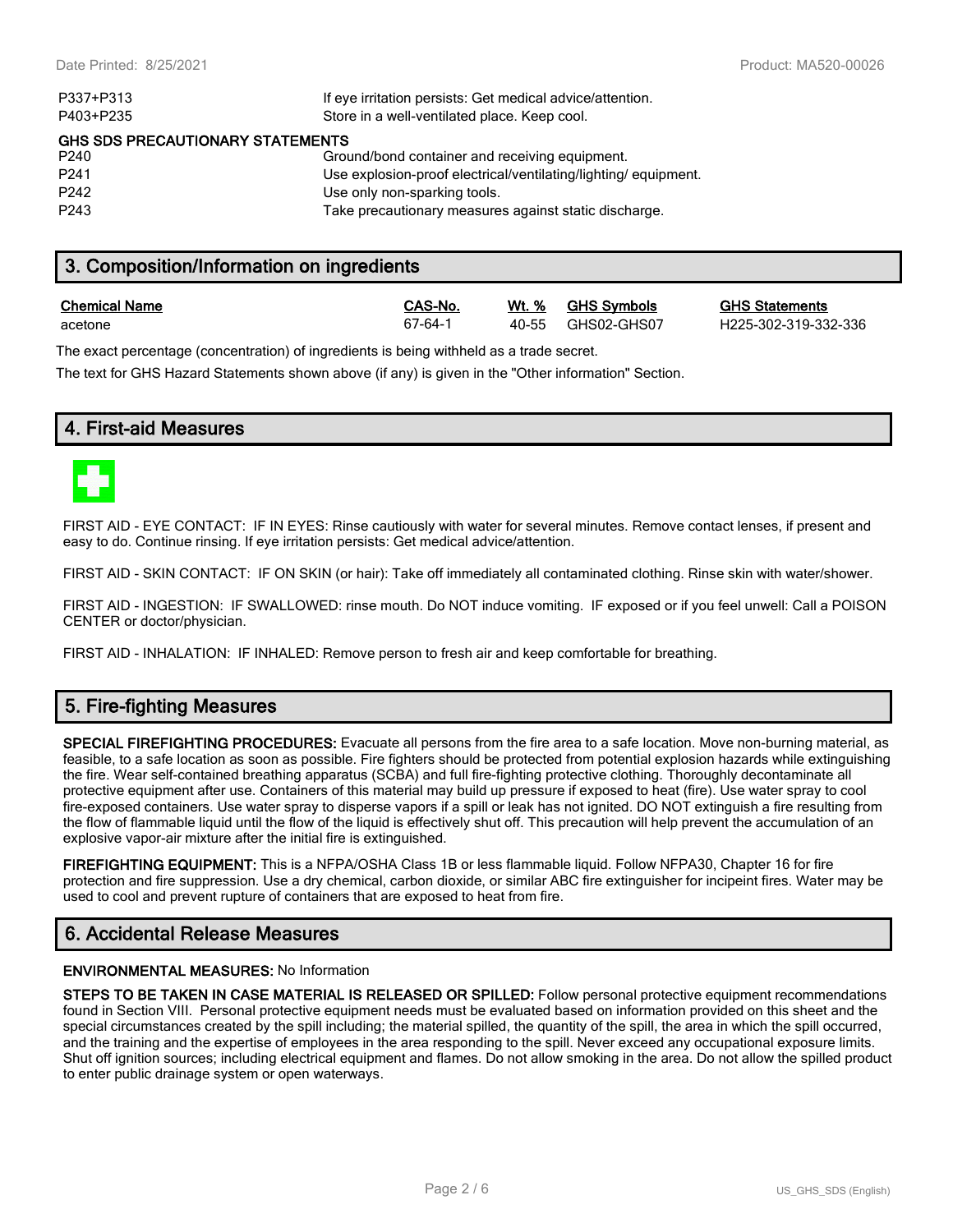# **7. Handling and Storage**



**HANDLING:** Avoid inhalation and contact with eyes, skin, and clothing. Wash hands thoroughly after handling and before eating or drinking. In keeping with safe handling practices, avoid ignition sources (smoking, flames, pilot lights, electrical sparks); ground and bond containers when transferring the material to prevent static electricity sparks that could ignite vapor and use spark proof tools and explosion proof equipment. Empty containers may retain product residue or vapor. Do not pressurize, cut, weld, braze, solder, drill, grind, or expose container to heat, flame, sparks, static electricity, or other sources of ignition. Any of these actions can potentially cause an explosion that may lead to injury.

**STORAGE:** Keep containers closed when not in use. Store in cool well ventilated space away from incompatible materials.

# **8. Exposure Controls/Personal Protection**

| Ingredients with Occupational Exposure Limits                                                                                                                                          |                      |                       |                     |                         |  |
|----------------------------------------------------------------------------------------------------------------------------------------------------------------------------------------|----------------------|-----------------------|---------------------|-------------------------|--|
| <b>Chemical Name</b>                                                                                                                                                                   | <b>ACGIH TLV-TWA</b> | <b>ACGIH-TLV STEL</b> | <b>OSHA PEL-TWA</b> | <b>OSHA PEL-CEILING</b> |  |
| acetone                                                                                                                                                                                | $250$ ppm            | 500 ppm               | $1000$ ppm          | N.D.                    |  |
| Further Advice: MEL = Maximum Exposure Limit OES = Occupational Exposure Standard SUP = Supplier's Recommendation<br>Sk = Skin Sensitizer N.E. = Not Established N.D. = Not Determined |                      |                       |                     |                         |  |

#### **Personal Protection**

**RESPIRATORY PROTECTION:** Use adequate engineering controls and ventilation to keep levels below recommended or statutory exposure limits. If exposure levels exceed limits use appropriate approved respiratory protection equipment.

**SKIN PROTECTION:** Wear chemical resistant footwear and clothing such as gloves, an apron or a whole body suit as appropriate.



**EYE PROTECTION:** Wear chemical-resistant glasses and/or goggles and a face shield when eye and face contact is possible due to splashing or spraying of material.



**OTHER PROTECTIVE EQUIPMENT:** No Information



**HYGIENIC PRACTICES:** It is good practice to avoid contact with the product and/or its vapors, mists or dust by using appropriate protective measures. Wash thoroughly after handling and before eating or drinking.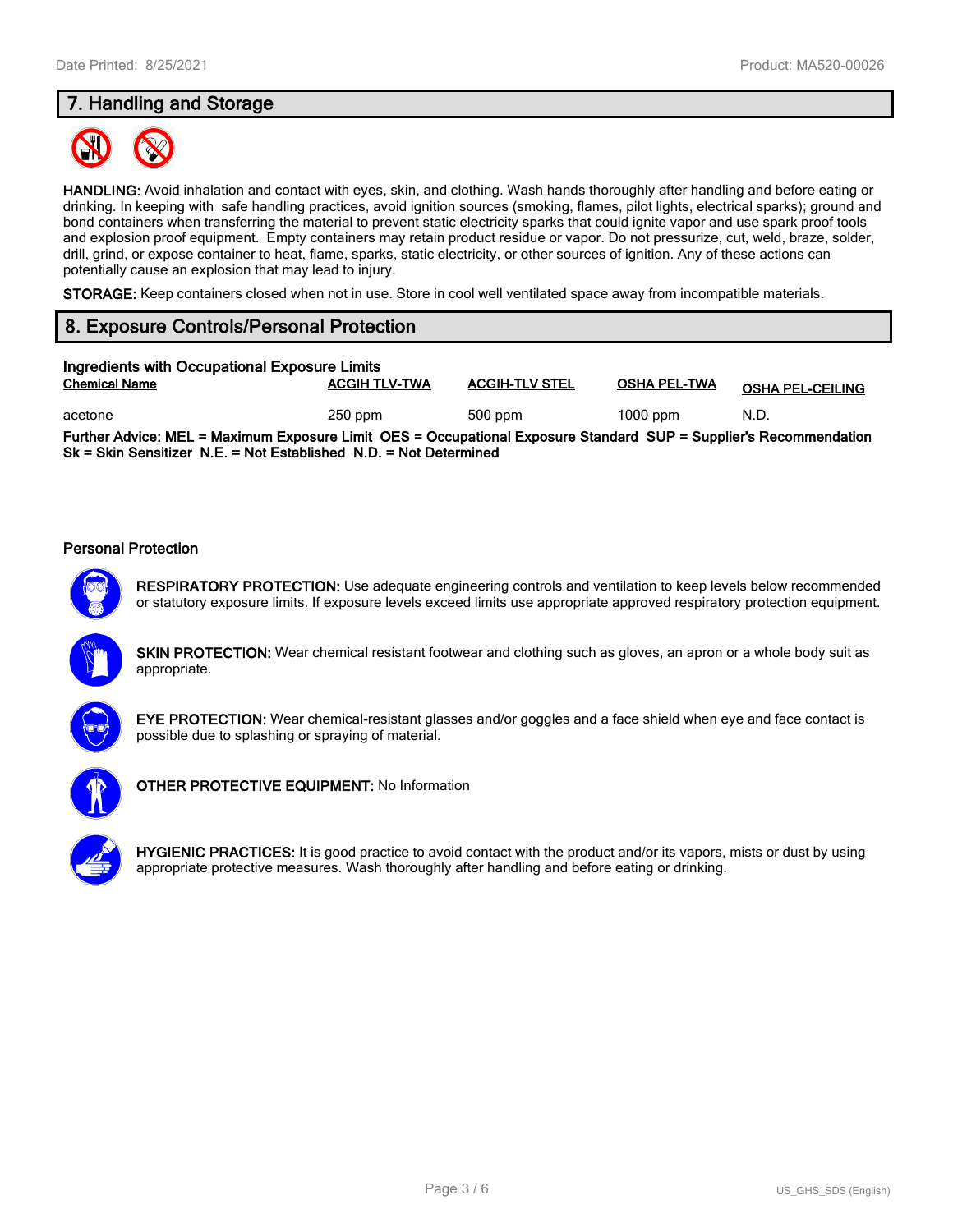**N.I. = No Information**

# **9. Physical and Chemical Properties**

| Appearance:                                | Clear Liquid                                       | <b>Physical State:</b>                      | <b>LIQUID</b>  |
|--------------------------------------------|----------------------------------------------------|---------------------------------------------|----------------|
| Odor:                                      | Moderately Strong Alcohol                          | <b>Odor Threshold:</b>                      | Not determined |
| Density, g/cm3:                            | 0.886                                              | pH:                                         | Not determined |
| Freeze Point, °F:                          | Not determined                                     | Viscosity:                                  | Not determined |
| <b>Solubility in Water:</b>                | Not determined                                     | Partition Coefficient, n-octanol/<br>water: | Not determined |
| Decomposition temperature, °F:             | Not determined                                     | <b>Explosive Limits, %:</b>                 | Not determined |
| Boiling Range, °F:                         | $>100$ °F                                          | Flash Point, °F:                            | $-4$ $\circ$ F |
| Combustibility:                            | <b>Supports Combustion</b>                         | Auto-Ignition Temperature, °F:              | Not determined |
| <b>Evaporation Rate:</b><br>Vapor Density: | <b>Faster than Diethyl Ether</b><br>Not determined | Vapor Pressure, mmHg:                       | Not determined |

# **10. Stability and reactivity**

**STABILITY:** Stable under normal conditions.

**CONDITIONS TO AVOID:** Heat, flames and sparks.

**INCOMPATIBILITY:** Acids, Bases, Oxidizing agents

**HAZARDOUS DECOMPOSITION PRODUCTS:** Not determined.

# **11. Toxicological information**

**Practical Experiences**

**EMERGENCY OVERVIEW:** No Information

**EFFECT OF OVEREXPOSURE - EYE CONTACT:** No Information

**EFFECT OF OVEREXPOSURE - INGESTION:** No Information

**EFFECT OF OVEREXPOSURE - INHALATION:** No Information

**EFFECT OF OVEREXPOSURE - SKIN CONTACT:** No Information

**CARCINOGENICITY:** No Information

#### **PRIMARY ROUTE(S) OF ENTRY:**

**Eye Contact, Skin Contact, Inhalation**

# **Acute Toxicity Values**

**The acute effects of this product have not been tested. Data on individual components are tabulated below**

| CAS-No. | <b>Chemical Name</b> |
|---------|----------------------|
| 67-64-1 | acetone              |

**Casary Chemical Chemical LD50 Chemical LD50 Vapor LC50** 1800 mg/kg Rat 20000 mg/kg Rabbit 50.1 mg/L Rat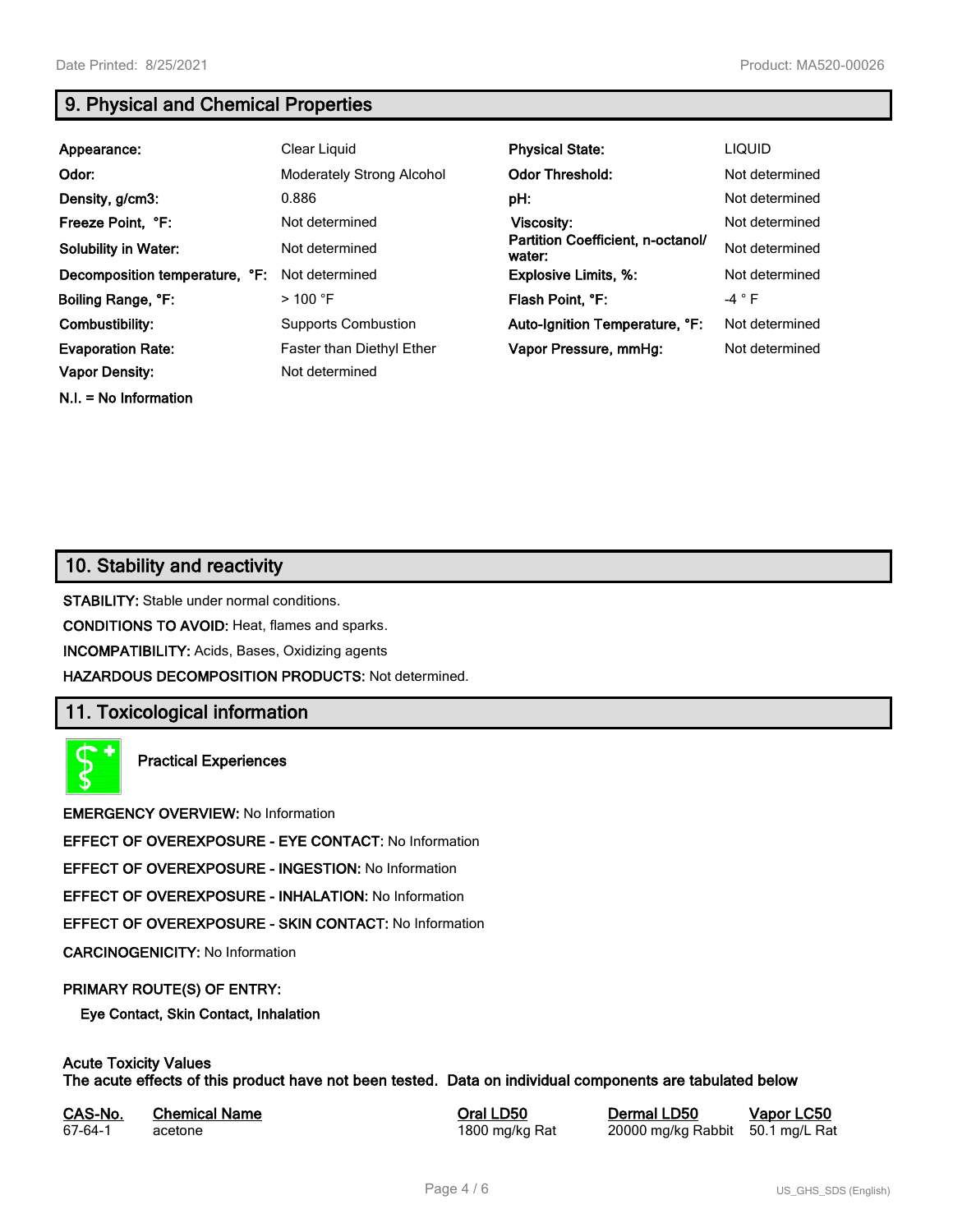#### **N.I. = No Information**

## **12. Ecological information**

**ECOLOGICAL INFORMATION:** Ecological evaluation of this material has not been performed; however, do not allow the product to be released to the environment without governmental approval/permits.

## **13. Disposal Information**

**Product**



**DISPOSAL METHOD:** Waste from this material may be a listed and/or characteristic hazardous waste. Dispose of material, contaminated absorbent, container and unused contents in accordance with local, state, and federal regulations.

**STEPS TO BE TAKEN IN CASE MATERIAL IS RELEASED OR SPILLED:** Follow personal protective equipment recommendations found in Section VIII. Personal protective equipment needs must be evaluated based on information provided on this sheet and the special circumstances created by the spill including; the material spilled, the quantity of the spill, the area in which the spill occurred, and the training and the expertise of employees in the area responding to the spill. Never exceed any occupational exposure limits. Shut off ignition sources; including electrical equipment and flames. Do not allow smoking in the area. Do not allow the spilled product to enter public drainage system or open waterways.

## **14. Transport Information**

#### **SPECIAL TRANSPORT PRECAUTIONS:** No Information

**DOT:** CONSUMER COMMODITY

**IATA:** ID8000, CONSUMER COMMODITY, 9

**IMDG:** LIMITED QUANTITY UN1263

### **15. Regulatory Information**

#### **U.S. Federal Regulations:**

#### **CERCLA - SARA Hazard Category**

This product has been reviewed according to the EPA 'Hazard Categories' promulgated under Sections 311 and 312 of the Superfund Amendment and Reauthorization Act of 1986 (SARA Title III) and is considered, under applicable definitions, to meet the following categories:

Fire Hazard, Acute Health Hazard

#### **SARA SECTION 313**

This product contains the following substances subject to the reporting requirements of Section 313 of Title III of the Superfund Amendment and Reauthorization Act of 1986 and 40 CFR part 372:

No Sara 313 components exist in this product.

#### **TOXIC SUBSTANCES CONTROL ACT**

This product contains the following chemical substances subject to the reporting requirements of TSCA 12(B) if exported from the United States:

No TSCA components exist in this product.